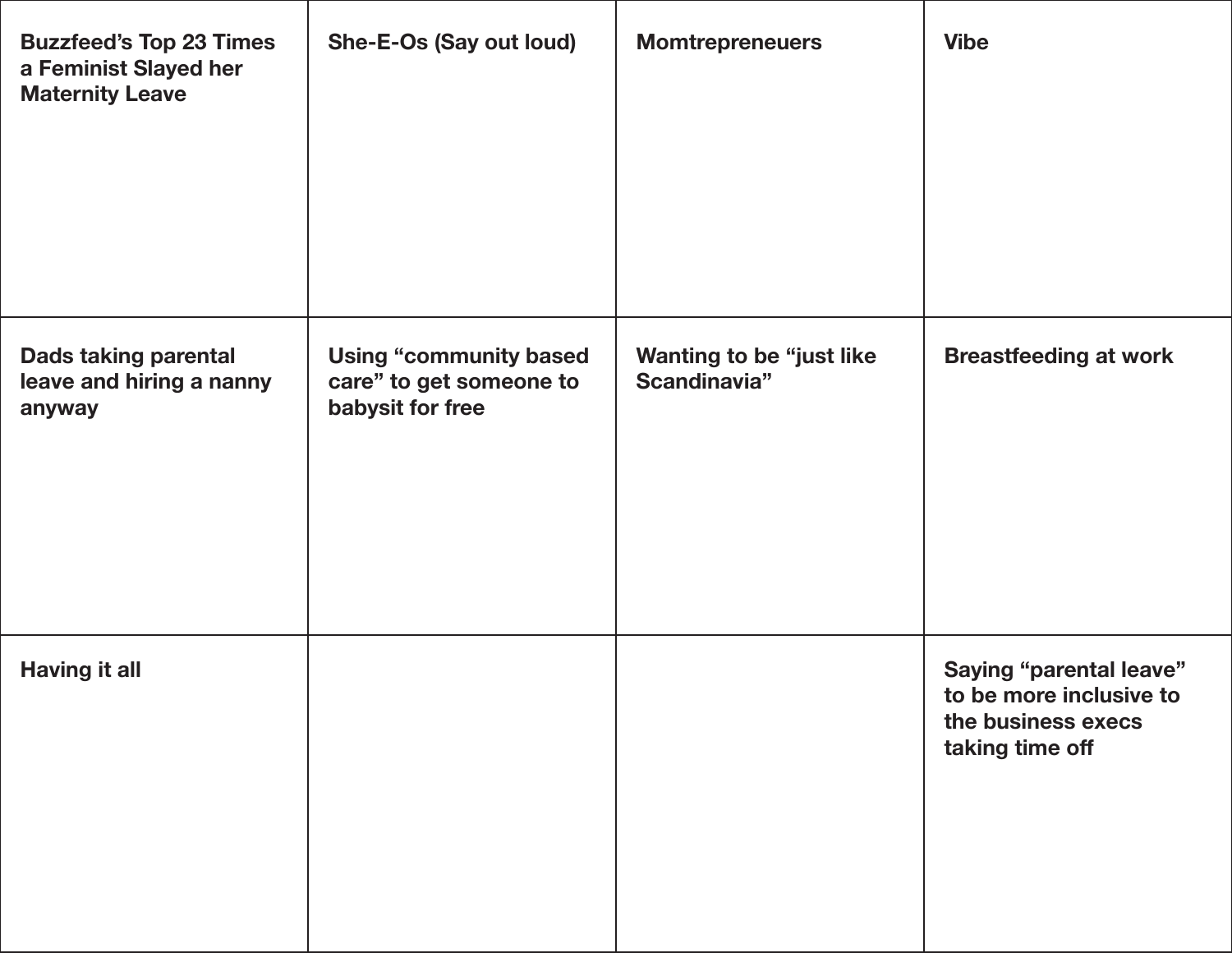| Faking a baby bump,<br>taking 12 weeks off, and<br>finally writing your<br>screenplay       | Having a baby as a joke                        | Giving birth in your<br>cubicle                 | <b>Taking maternity leave</b><br>from your job as a<br>mommy blogger |
|---------------------------------------------------------------------------------------------|------------------------------------------------|-------------------------------------------------|----------------------------------------------------------------------|
| <b>Applying for maternity</b><br>leave to take your 10 year<br>old to dance<br>competitions | Leftover baby shower<br>cake in the break room | <b>Self-identified feminist</b><br>scholars     | Israel barring only gay<br>men from using<br>surrogates              |
| <b>Indian surrogacy</b><br>hospitals on Oprah                                               | <b>Fertility equality activism</b>             | <b>Andy Cohen and</b><br><b>Anderson Cooper</b> | <b>Medical tourism</b>                                               |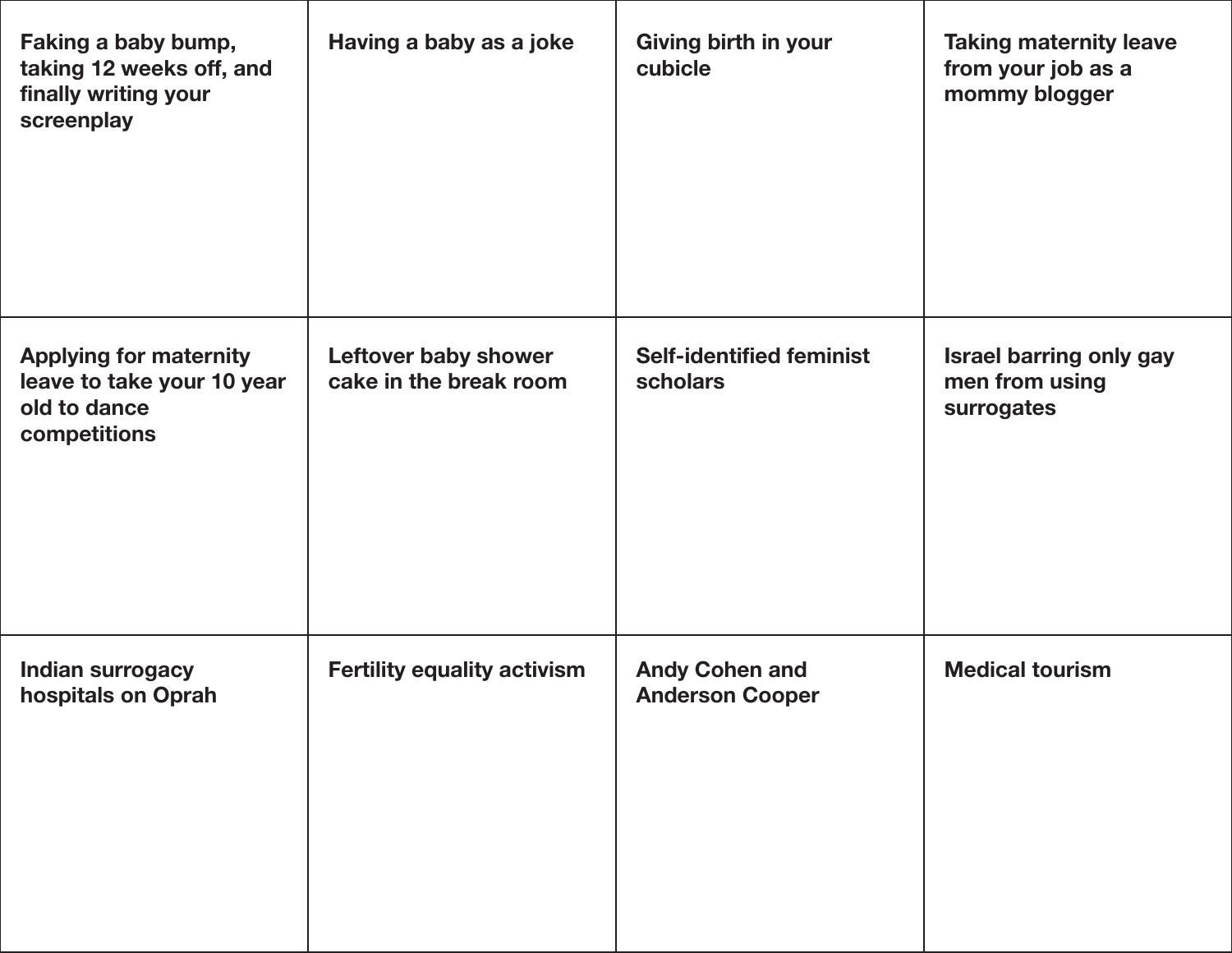| Your socially liberal +<br>fiscally conservative<br>father | <b>Dropping Judith Butler</b><br>quotes completely out of<br>context | <b>Men Having Babies Inc.</b>         | <b>Gloria Steinem against</b><br>surrogacy |
|------------------------------------------------------------|----------------------------------------------------------------------|---------------------------------------|--------------------------------------------|
| <b>Womb farms</b>                                          | Women of color bearing<br>white children for white<br>people         | LGBTQ+ Reproductive<br><b>Tourism</b> | <b>Kim and Kanye's</b><br>surrogate        |
| <b>Andrew Cuomo, the voice</b><br>of surrogacy             | <b>Journeys Across the</b><br><b>World's Queer Frontiers</b>         | A rave book review                    | <b>The Handmaid's Tale</b>                 |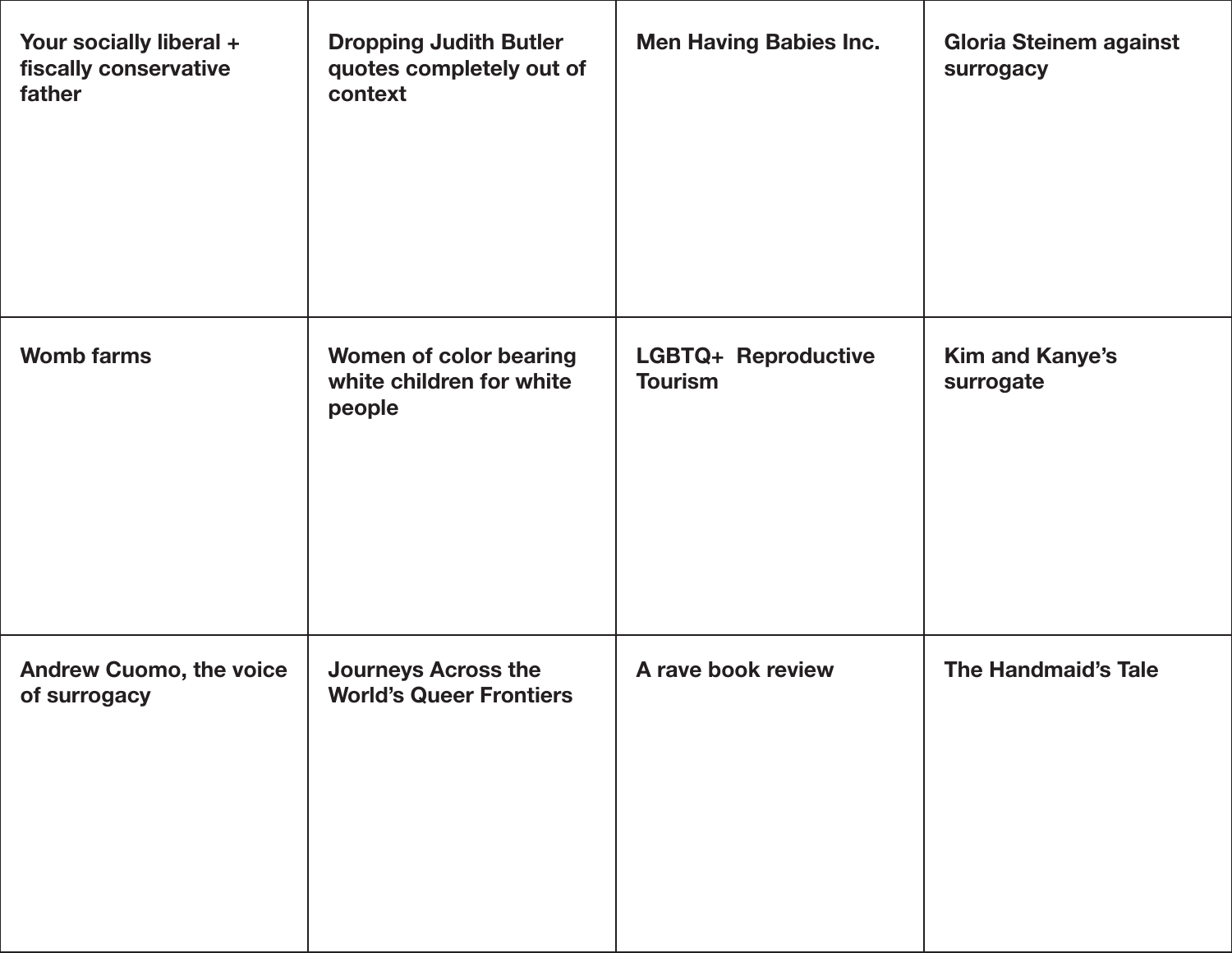| <b>Uteruses before</b><br>duderuses                           | <b>Saying "Womyn in</b><br>Herstory" instead of<br>"Women in History"   | <b>Turkey basters</b>                                        | <b>Post-racial reproduction</b>          |
|---------------------------------------------------------------|-------------------------------------------------------------------------|--------------------------------------------------------------|------------------------------------------|
| <b>White Gay Dads</b>                                         | <b>The Perfect</b><br><b>Homonormative Family</b>                       | <b>Gestators</b>                                             | <b>Being Cis</b>                         |
| <b>Trans Studies scholars'</b><br>critiques of the term "cis" | <b>The SERF</b><br>(Surrogate-Exclusionary-<br><b>Radical-Feminist)</b> | <b>The TERF</b><br>(Trans-Exclusionary-Radi<br>cal-Feminist) | The "I don't refer to<br>women" feminist |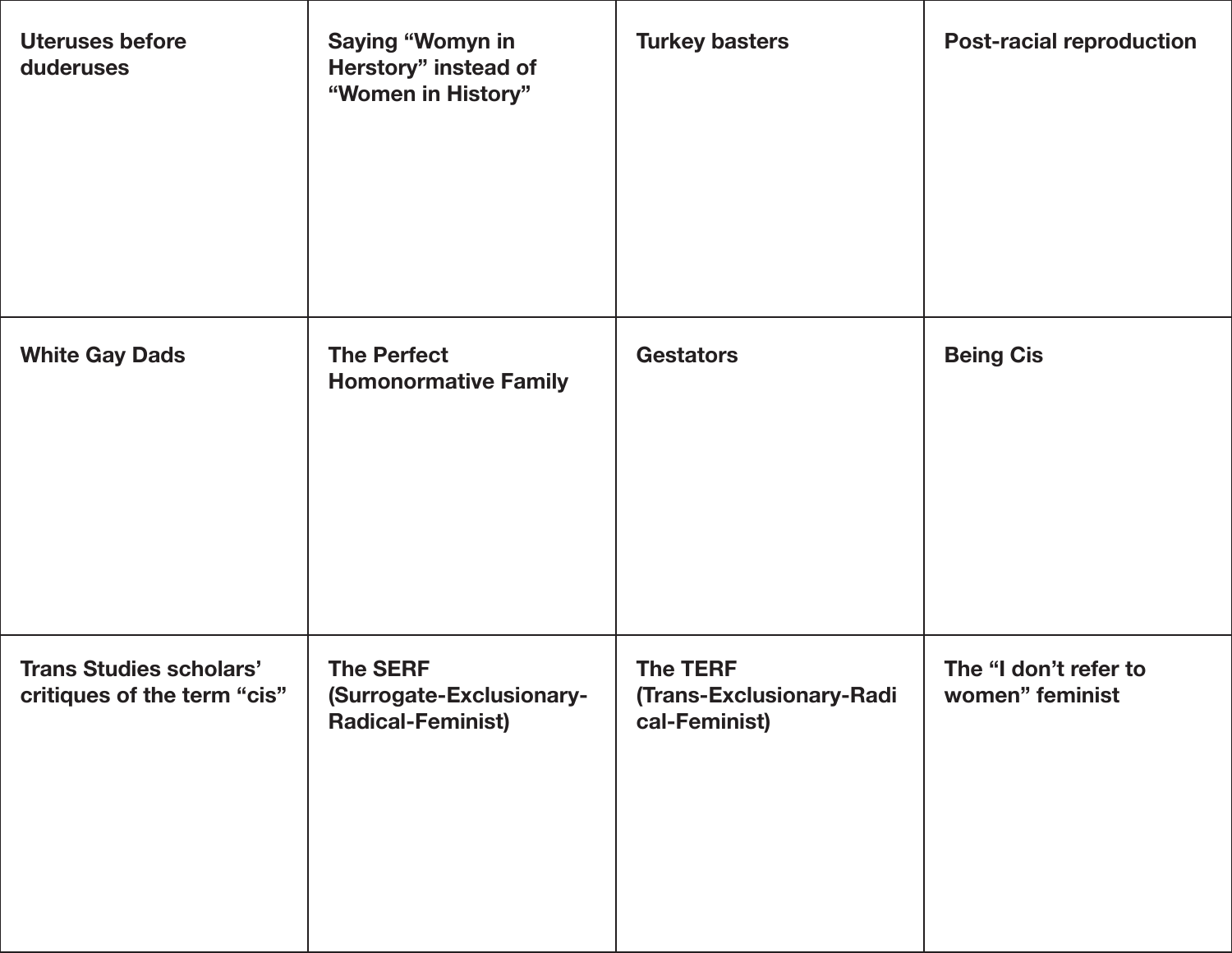| The mobile CPC (crisis<br>pregnancy center) parked<br>outside my apartment                             | <b>Evangelical Christians</b>                               | <b>Newborn onesie that</b><br>says: "I luv my two dads" | Sending an edible<br>arrangement to your<br>surrogate |
|--------------------------------------------------------------------------------------------------------|-------------------------------------------------------------|---------------------------------------------------------|-------------------------------------------------------|
| Buying a 23 and Me test                                                                                | <b>Finding out your mom</b><br>was born without a<br>uterus | The Right to Choose                                     | The reproductive rights<br>vs. justice debate         |
| Self-righteously saying<br>abortion is a rich white<br>women's issueand not<br>realizing you are wrong | A "Fuck the Child" t-shirt                                  | "Fuck the parent"<br>diapers/onesie                     | <b>The End of Fake Clinics</b>                        |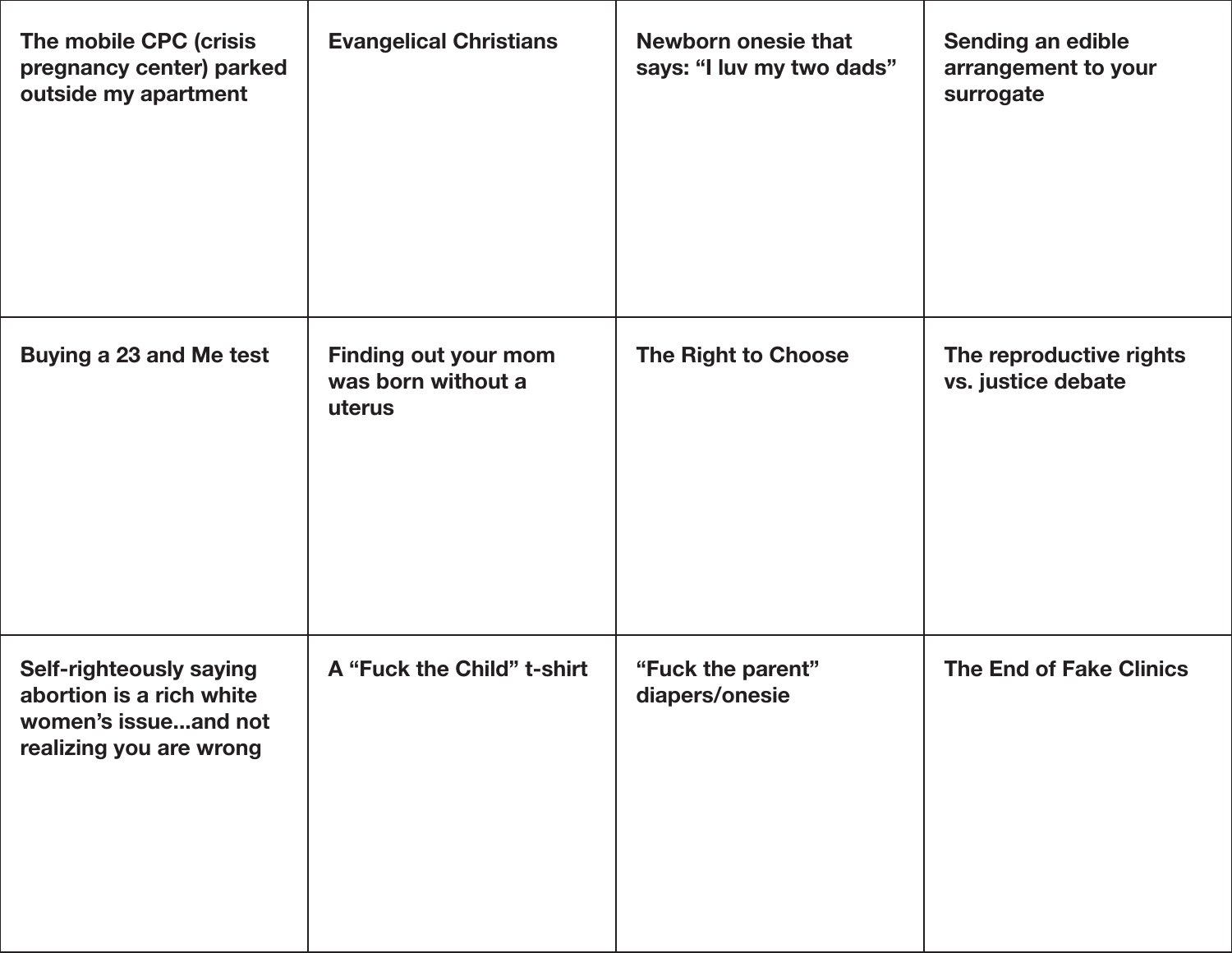| <b>Breast milk, for sale?</b>                             | <b>Taking maternity leave to</b><br>start a garden | <b>People with uteruses</b>                            | A discursive shift                                                                                  |
|-----------------------------------------------------------|----------------------------------------------------|--------------------------------------------------------|-----------------------------------------------------------------------------------------------------|
| <b>Anti-abortion legislation</b>                          | <b>Ostensibly</b><br>gender-neutral language       | <b>Working-class women</b>                             | <b>Julián Castro's 2019</b><br>debate blunder in which<br>he confused trans<br>women with trans men |
| <b>Roaring acclaim from</b><br><b>The Huffington Post</b> | <b>Liberal fixation on</b><br>visibility           | <b>Anti-trans discrimination</b><br>in health settings | <b>Housewives performing</b><br>11,000 safe underground<br>abortions                                |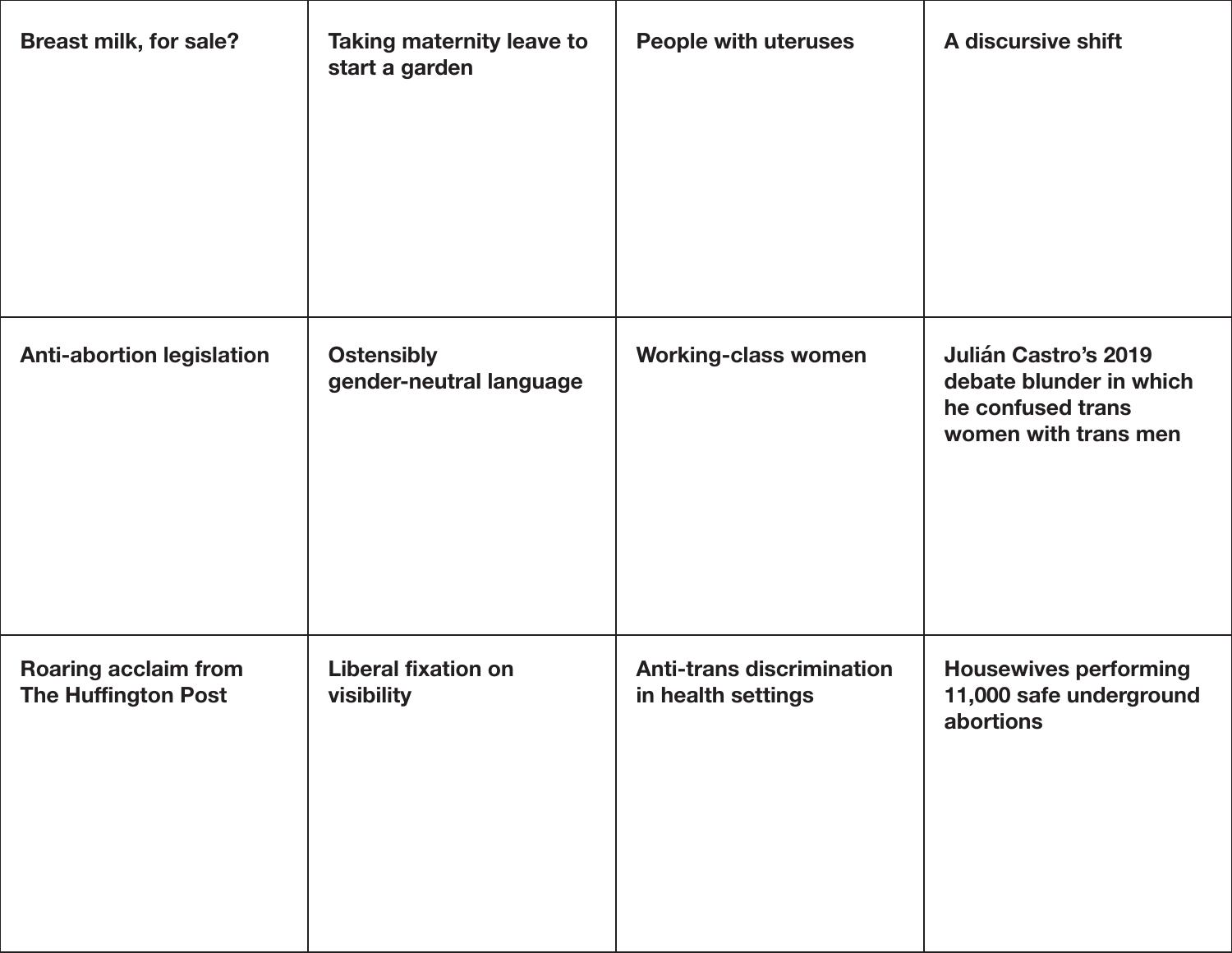| <b>Illegal shit</b>                       | Two sold-out shows of<br>the Jane play, made<br>queer        | An inability to address<br>race and class                   | <b>Cathy Cohen's queer</b><br>coaliton                                     |
|-------------------------------------------|--------------------------------------------------------------|-------------------------------------------------------------|----------------------------------------------------------------------------|
| <b>Community?</b>                         | <b>Performative wokeness</b><br>masqueraded as a<br>solution | Androgynous models in<br>the Planned Parenthood<br>brochure | <b>Crisis pregnancy centers</b><br>using images of young<br>women of color |
| A feminist debate in The<br><b>Nation</b> | <b>The Woman Question</b>                                    | Something far deeper                                        | <b>Crippling debt &amp;</b><br>generational anxiety                        |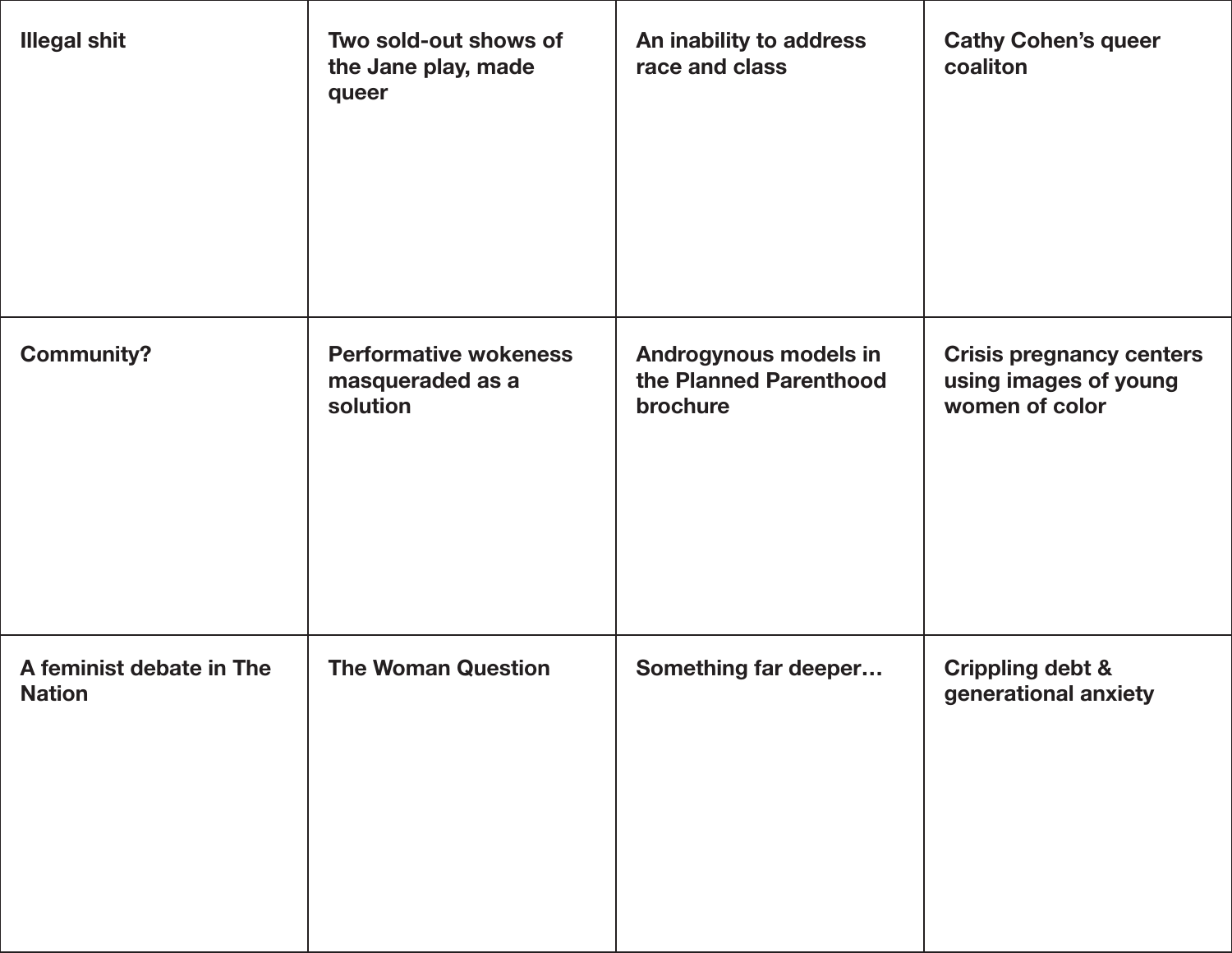| The pink tax                  | <b>Inadequate wages</b>                         | The \$40 charge to hold<br>my own newborn child    | My cervical wall                                                                      |
|-------------------------------|-------------------------------------------------|----------------------------------------------------|---------------------------------------------------------------------------------------|
| Impromptu uterine<br>prolapse | Placenta served up<br>chicken-fried steak style | A nuclear family                                   | <b>Breastfeeding at work</b>                                                          |
| Wine o'clock                  | <b>Pink pussy hat</b>                           | <b>Taking maternity leave</b><br>twice in one year | <b>Breastfeeding in the oval</b><br>office while ordering<br>international war crimes |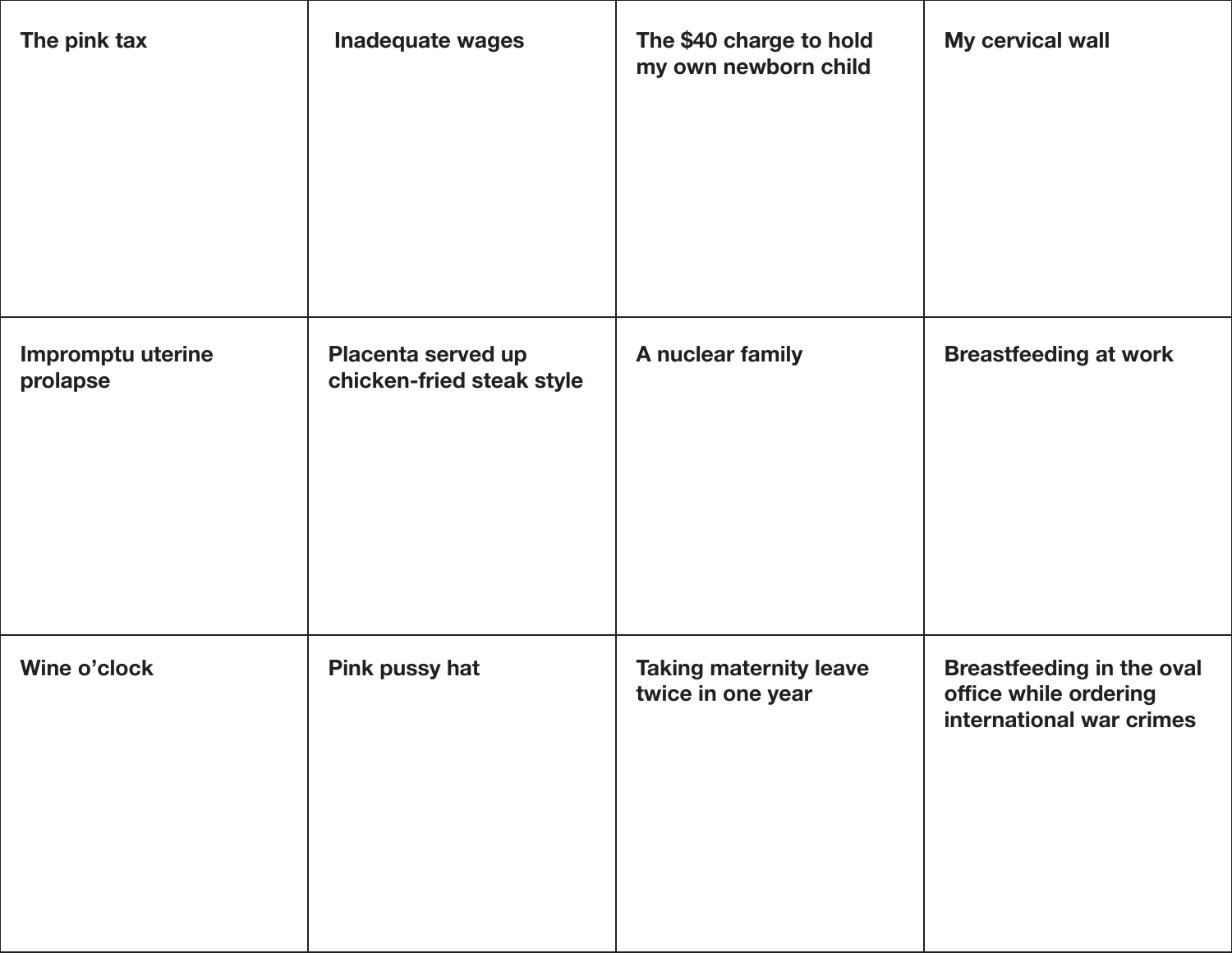| Depriving your child of<br>food until she learns how<br>to use a can opener | Pumping in front of your<br>old, white, male bosses | 2 girls, 1 pump         | "Freedom for Everybody"   |
|-----------------------------------------------------------------------------|-----------------------------------------------------|-------------------------|---------------------------|
| <b>Postpartum depression</b>                                                | An \$11,000 hospital bill                           | The Spectre of the TERF | Roe vs. Wade              |
| <b>DIY abortions on</b><br><b>Pinterest</b>                                 | <b>Planned Parenthood</b>                           | <b>The Liberals</b>     | (trans)gendered anxieties |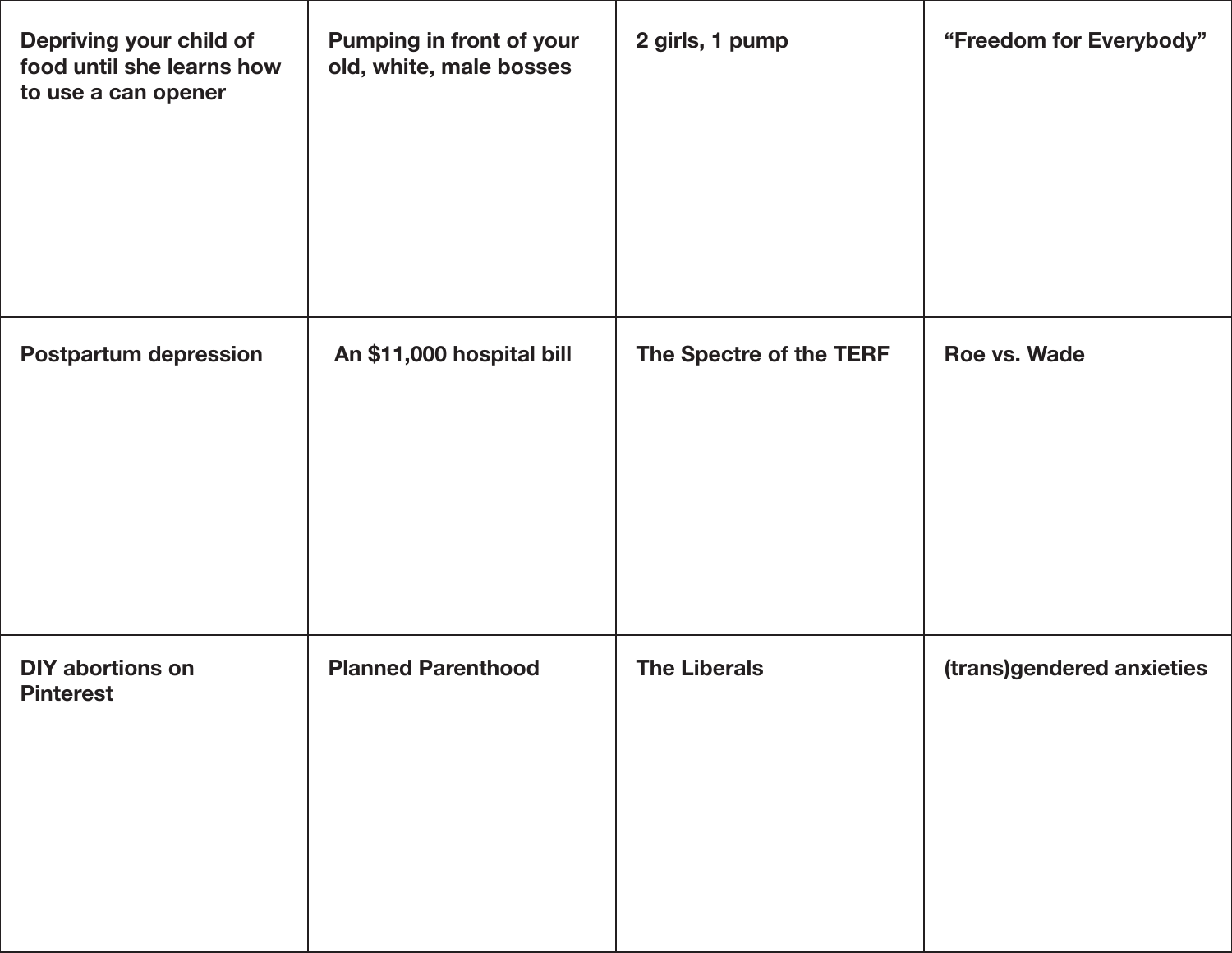| <b>Misogyny</b>              | <b>URGE (Unite for</b><br><b>Reproductive and Gender</b><br>Equity) | <b>Erasure</b>                        | <b>Visibility</b>                                                                              |
|------------------------------|---------------------------------------------------------------------|---------------------------------------|------------------------------------------------------------------------------------------------|
| "Feminism's Complex<br>Past" | <b>Women-centric language</b>                                       | <b>#DEMDEBATE</b>                     | "Literally dying from a<br>lack of visibility"                                                 |
| <b>Historical amnesia</b>    | <b>Anti-abortion sentiment</b>                                      | <b>Inclusivity and other</b><br>drugs | <b>White environmentalists</b><br>telling WOC to stop<br>having children to save<br>the planet |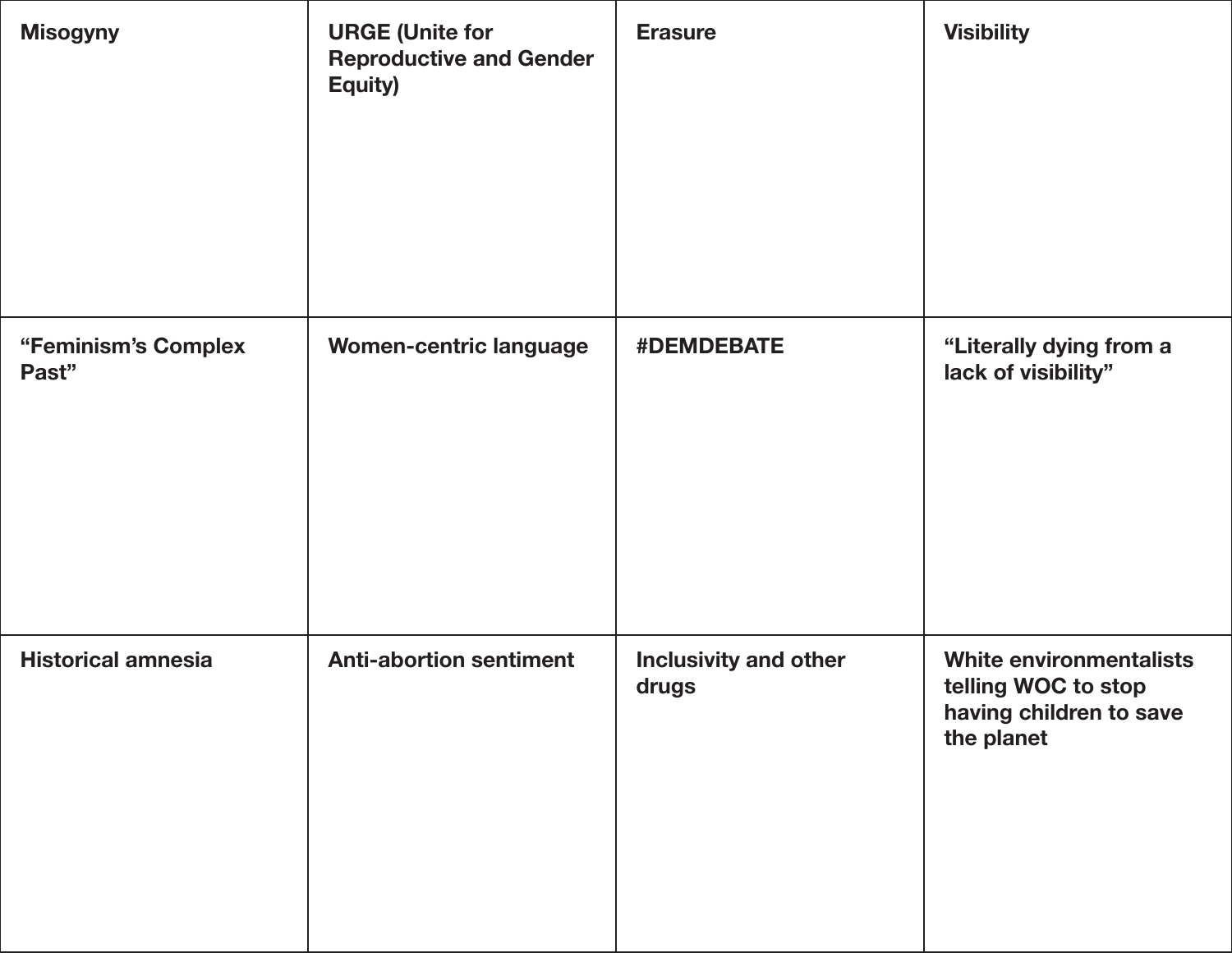| Mommy and me yoga                                                            | Surrogate babies stuck in<br><b>Ukraine during COVID-19</b> | <b>Wanting a baby</b><br>genetically related to you | Preferring oat milk to<br>breast milk    |
|------------------------------------------------------------------------------|-------------------------------------------------------------|-----------------------------------------------------|------------------------------------------|
| <b>Teen moms</b>                                                             | <b>Sky Daddy</b>                                            | <b>Academic ideas in</b><br>circulation             | An art exhibit of 932<br>vaginas in SoHo |
| A liberal arts college<br>student earnestly making<br>art about queer theory | <b>Queering art collectives</b>                             | <b>Uterine Transplants</b>                          | Wrapping your baby in a<br>rainbow flag  |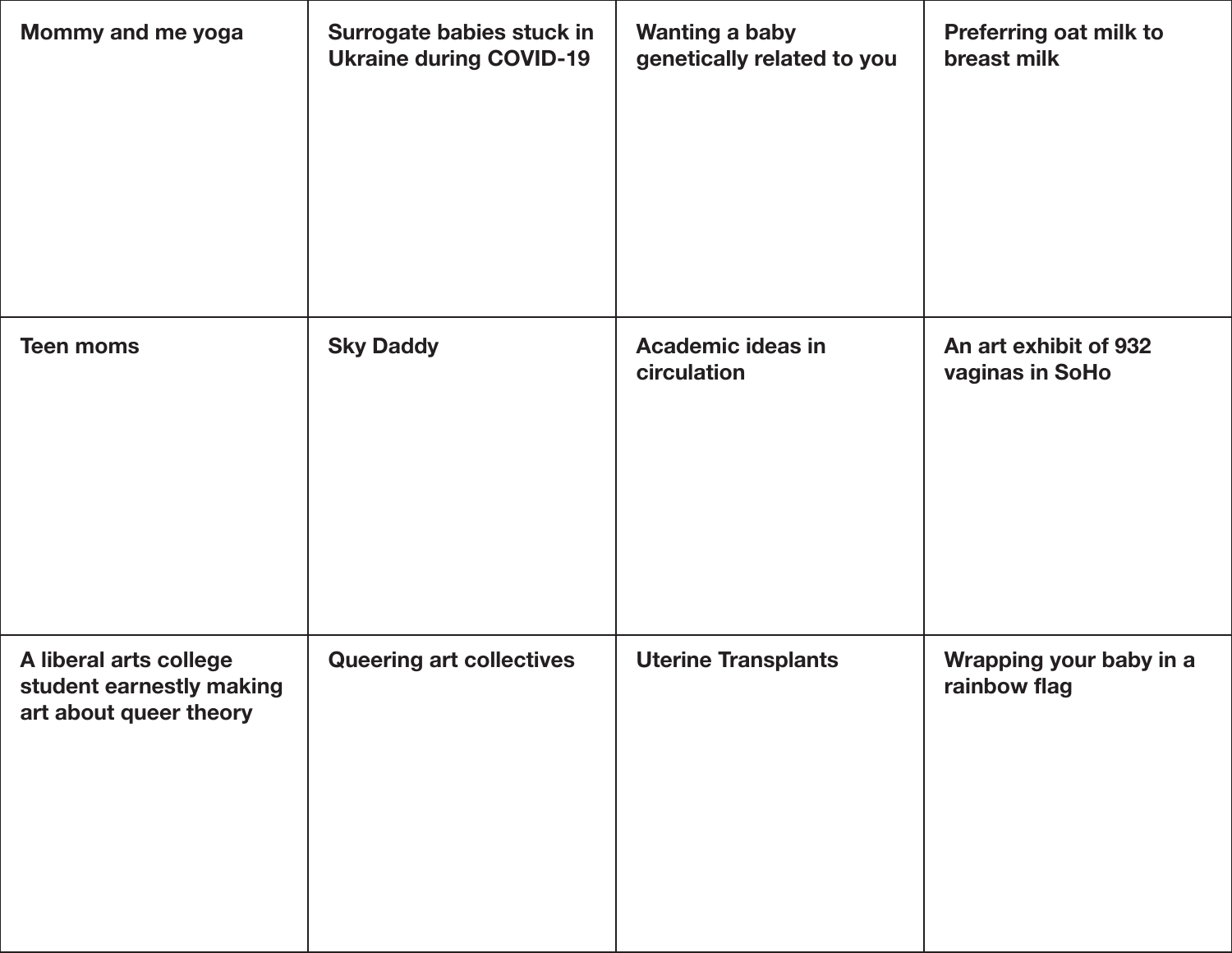| "Wanting a gay son"                                              | <b>Cancel culture</b>                                                 | <b>Wages for Vibes</b>                            | I'm With Her                                                               |
|------------------------------------------------------------------|-----------------------------------------------------------------------|---------------------------------------------------|----------------------------------------------------------------------------|
|                                                                  |                                                                       |                                                   |                                                                            |
| <b>Donald Trump paying his</b><br>mistress to get an<br>abortion | <b>Saying "That's yonic"</b>                                          | The gender binary                                 | Taking a semester off to<br>make pussy art in your<br>dad's London gallery |
| Vagina necklaces for sale<br>on Etsy                             | My performance art in<br>which I'm onstage<br>covered in period blood | <b>Gwenyth Paltrow's</b><br>vagina-scented candle | "TERF extraordinaire"                                                      |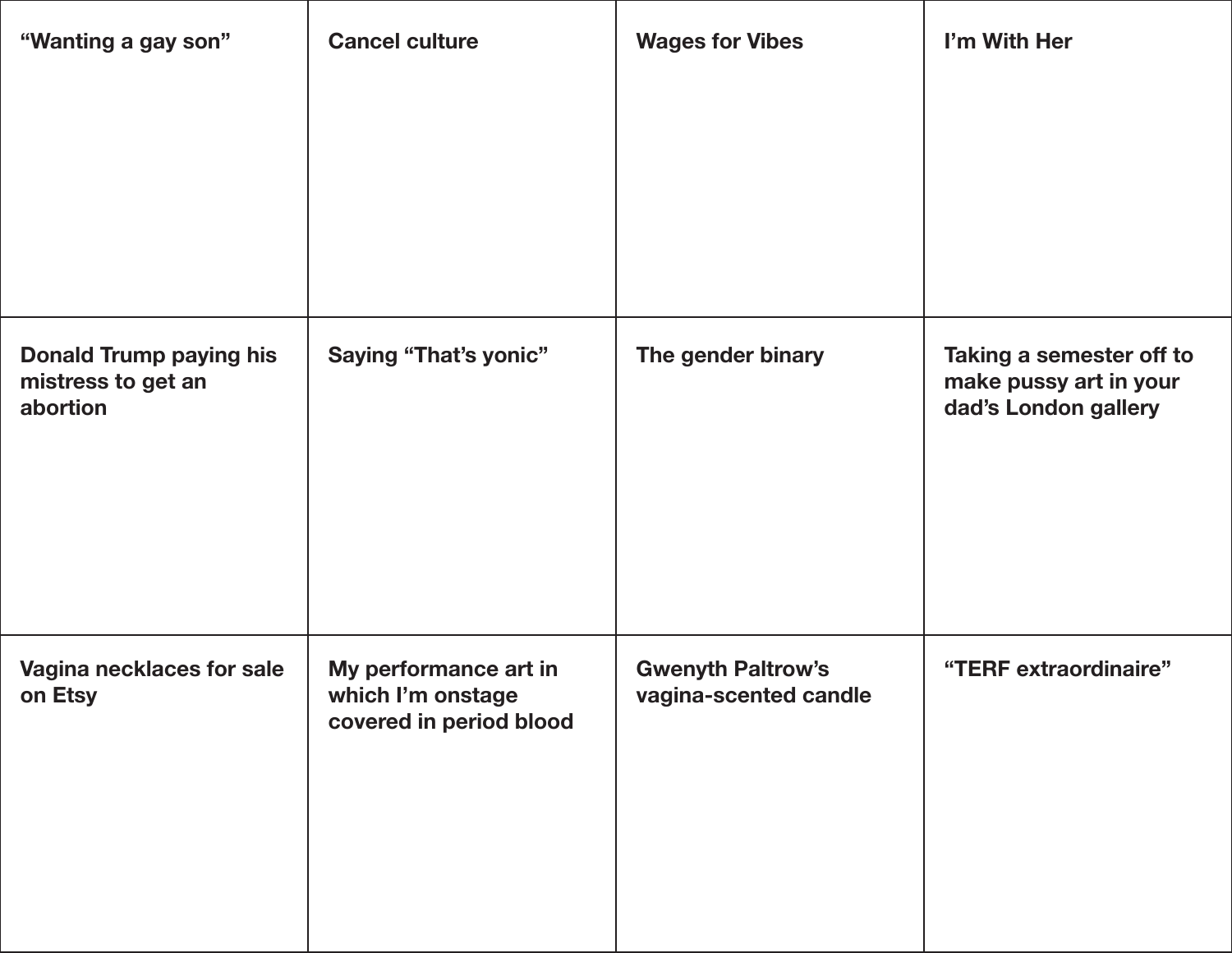| "I'm not a feminist, I'm a<br>womanist"                                                       | Losing your virginity to a<br>tampon | Lean-in feminism                   | <b>Pregnancy porn</b>                              |
|-----------------------------------------------------------------------------------------------|--------------------------------------|------------------------------------|----------------------------------------------------|
| <b>Conversion therapy</b>                                                                     | Getting an abortion, for<br>art.     | <b>Affective attachments</b>       | <b>Nevertheless She</b><br><b>Persisted</b>        |
| <b>Menstruating Alone: The</b><br><b>Collapse and Revival of</b><br><b>American Community</b> | <b>Pulling a Britney</b>             | Awkward silences in a<br>Zoom room | The Secret Life of the<br><b>American Teenager</b> |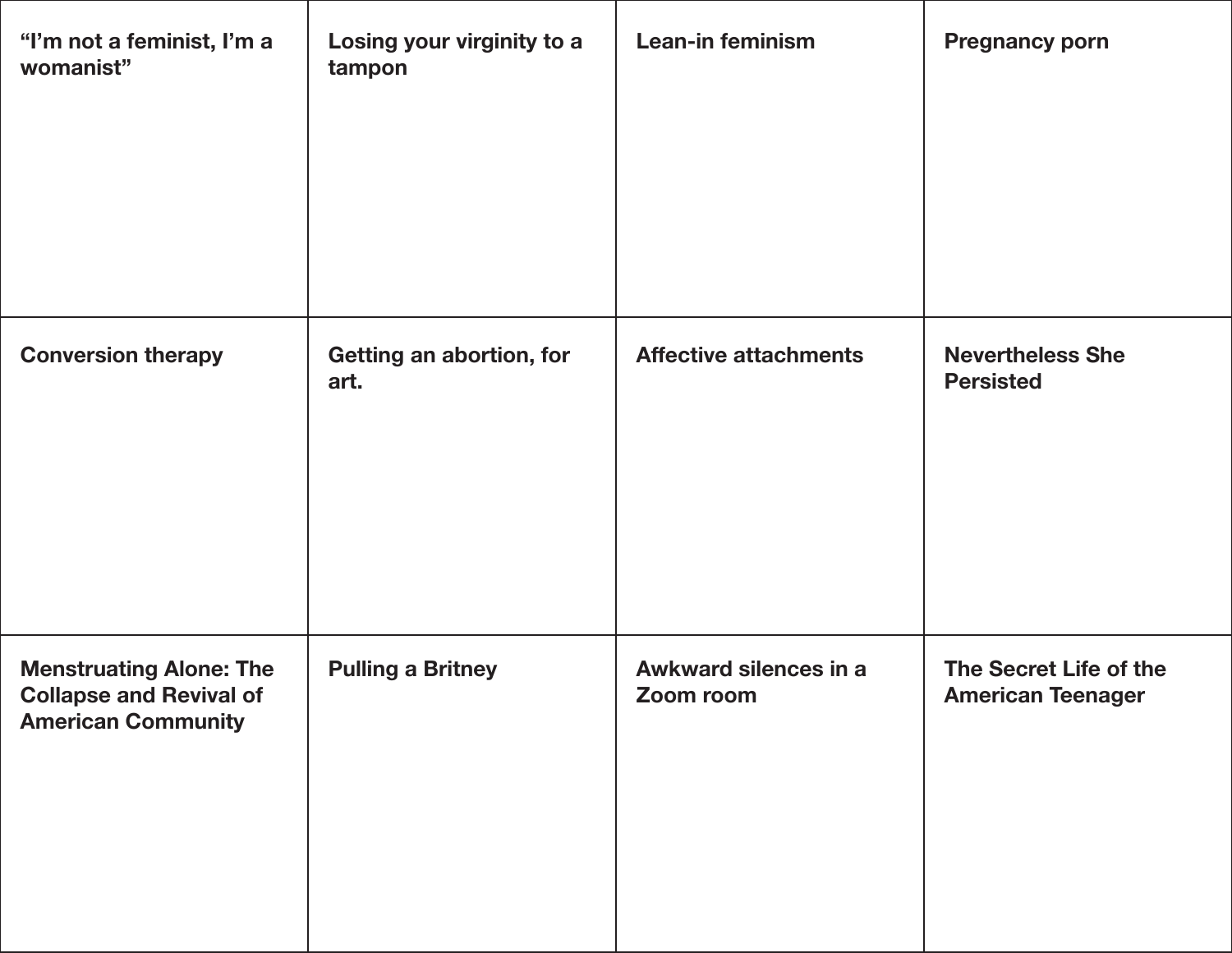| <b>National Abortion and</b><br><b>Reproductive Rights</b><br><b>Action League (NARAL)</b> | The life vs. choice debate                                          | <b>Abortion narratives</b>                                       | <b>South Dakota abortion</b><br>wars       |
|--------------------------------------------------------------------------------------------|---------------------------------------------------------------------|------------------------------------------------------------------|--------------------------------------------|
| A progress narrative                                                                       | <b>Lady Gaga's performance</b><br>at Biden's inauguration           | <b>Queer kinship</b>                                             | <b>Abortion as gender</b><br>transgression |
| <b>End Fake Clinics</b>                                                                    | <b>Epistemologically-based</b><br>and affectively-bound<br>activism | <b>Writing my thesis on</b><br>something I know<br>nothing about | Playing a board game<br>about queer theory |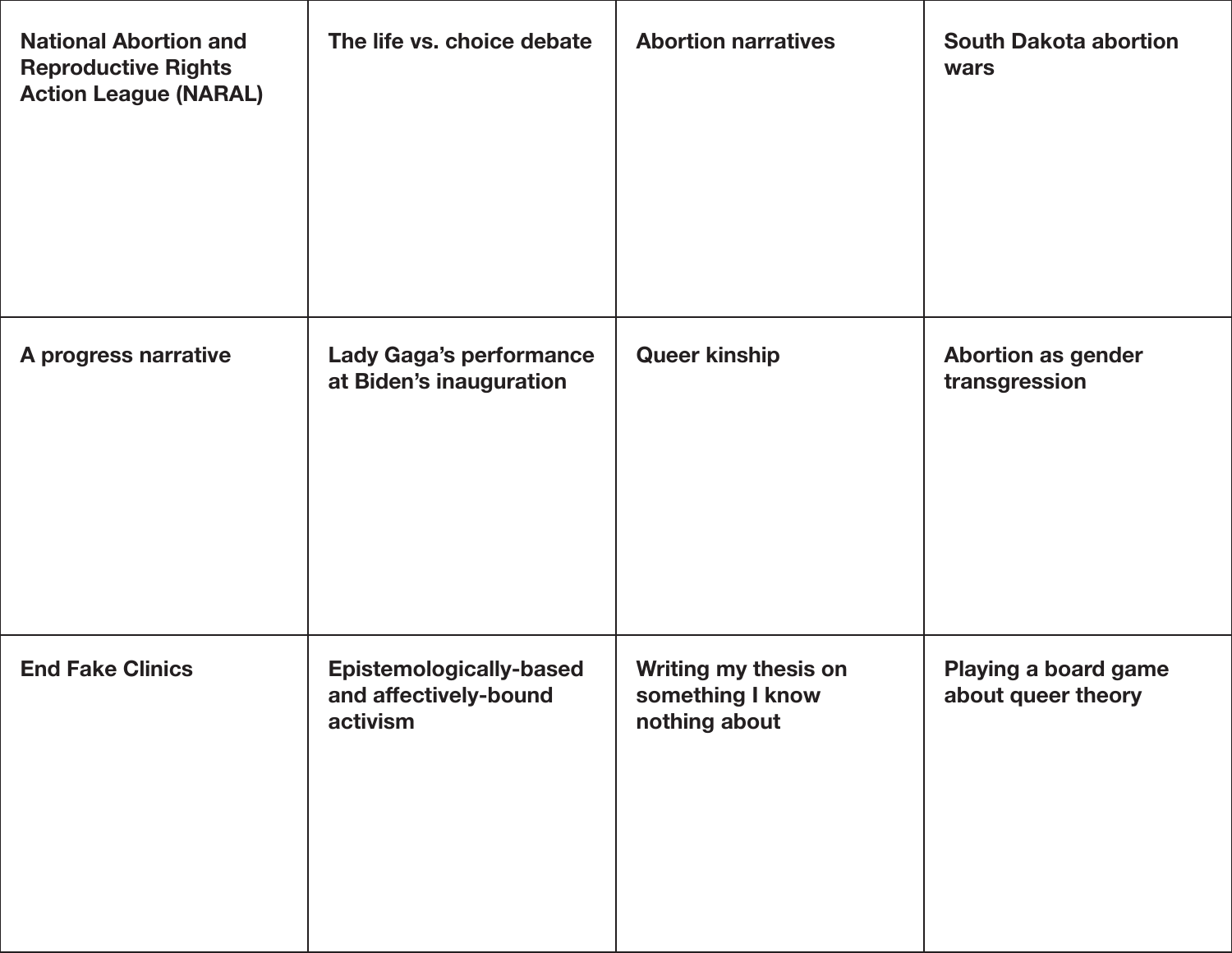| <b>Whipping out your</b><br><b>Queering Reproductive</b><br><b>Justice Cards Against</b><br>Humanity game at a party | The critically important<br>work of translating queer<br>theory to a broader<br>public audience | "Decolonizing the<br>classroom"                                | <b>Analytical sophistication</b>                                                                     |
|----------------------------------------------------------------------------------------------------------------------|-------------------------------------------------------------------------------------------------|----------------------------------------------------------------|------------------------------------------------------------------------------------------------------|
| Queer pedagogy                                                                                                       | <b>Straight pedagogy</b>                                                                        | The post-[insert noun]<br>construction                         | <b>Missing family dinner to</b><br>host a Queer<br><b>Reproductive Justice arts</b><br>night on Zoom |
| Not actually being quite<br>sure what it means to<br>"queer" something                                               | <b>Hiding my boyfriend from</b><br>my Feminist Studies<br>professor                             | <b>Majoring in Feminist</b><br><b>Studies for social clout</b> | <b>Crisis pregnancy centers</b>                                                                      |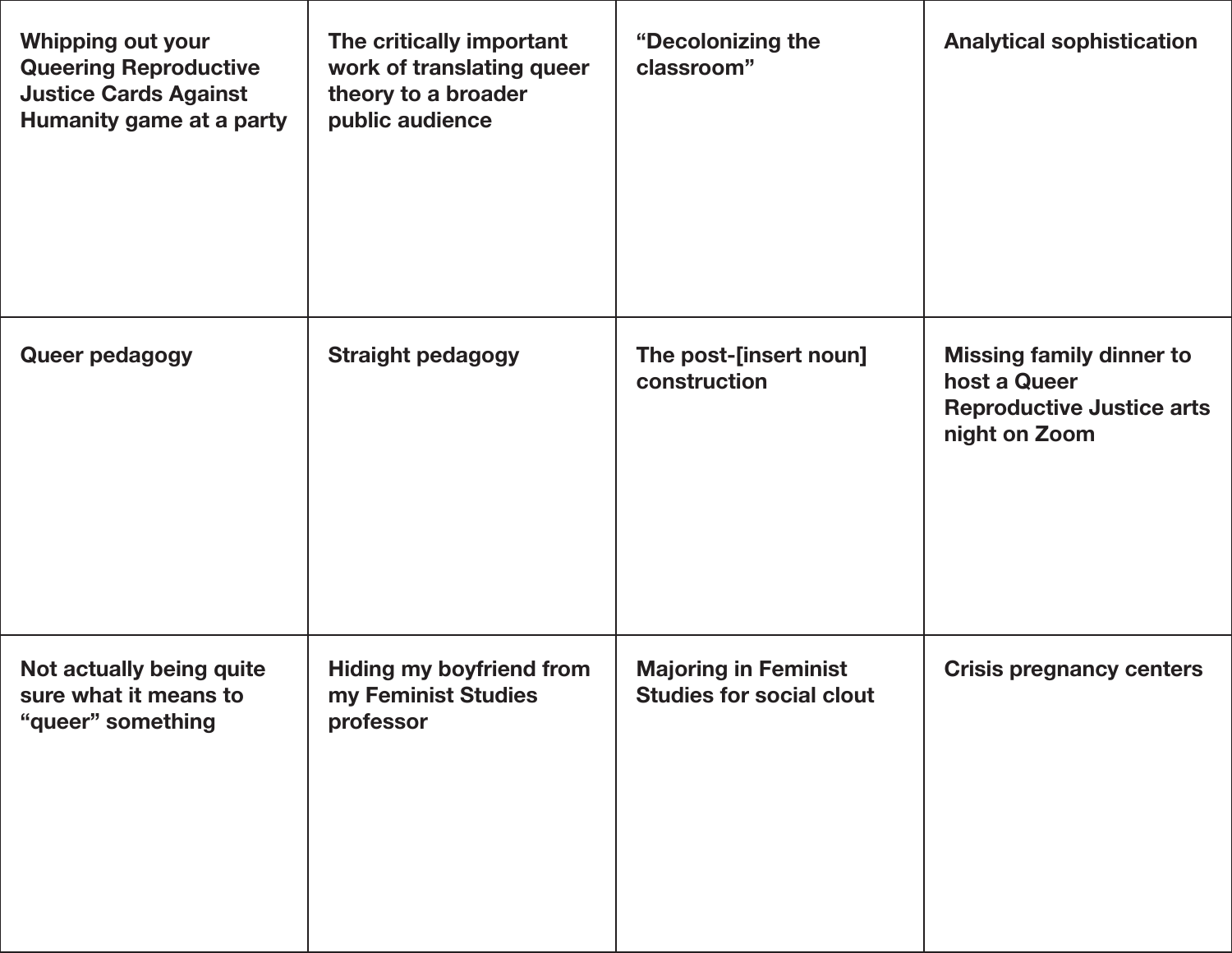| <b>Pregnant people</b>                       | <b>Abortion patient</b>                                                                                                                        | <b>Feminism</b>             | <b>Commercial surrogacy</b>                   |
|----------------------------------------------|------------------------------------------------------------------------------------------------------------------------------------------------|-----------------------------|-----------------------------------------------|
|                                              |                                                                                                                                                |                             |                                               |
| <b>Maternity leave</b>                       | <b>Reproductive Rights</b>                                                                                                                     | <b>Reproductive Justice</b> | <b>Trans-specific health</b><br><b>issues</b> |
| <b>Disconnecting gender</b><br>from the body | <b>Pretending that body</b><br>parts do not exist to be<br>gender-inclusive but<br>advocating for phrases<br>such as "people with<br>uteruses" | <b>Sexual liberation</b>    | <b>Queer parenting</b>                        |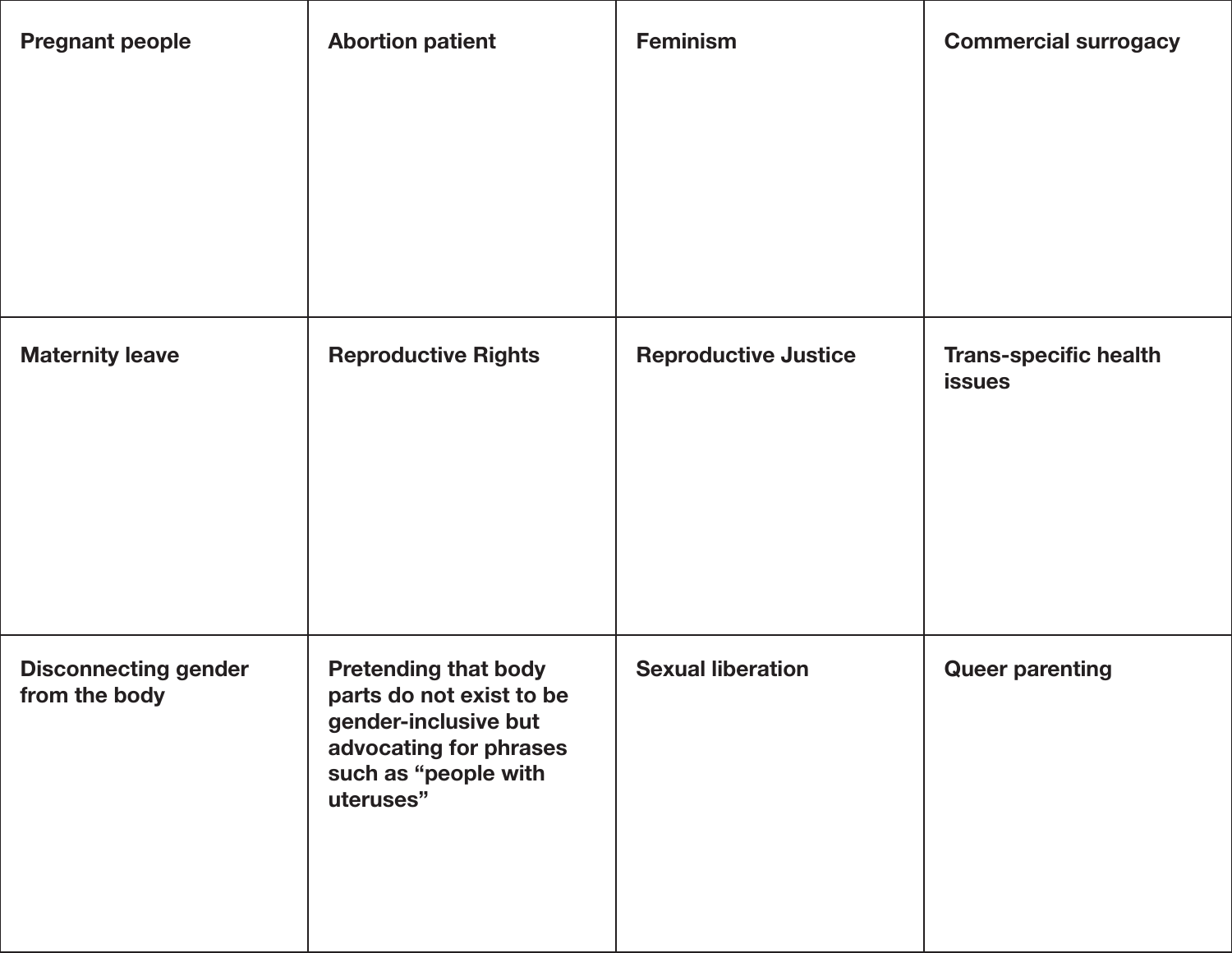| <b>Gwyneth Paltrow</b> | <b>Angela Davis</b>             | <b>Chimamanda Ngozi</b><br><b>Adichie</b> | <b>Hillary Clinton</b>     |
|------------------------|---------------------------------|-------------------------------------------|----------------------------|
| <b>Sheryl Sandberg</b> | <b>Alexandria Ocasio-Cortez</b> | <b>Ilhan Omar</b>                         | <b>Ruth Bader Ginsburg</b> |
| <b>Mark Zuckerfuck</b> | Kamala "Momala" Harris          | <b>Beyonce</b>                            | <b>Phyllis Schlafly</b>    |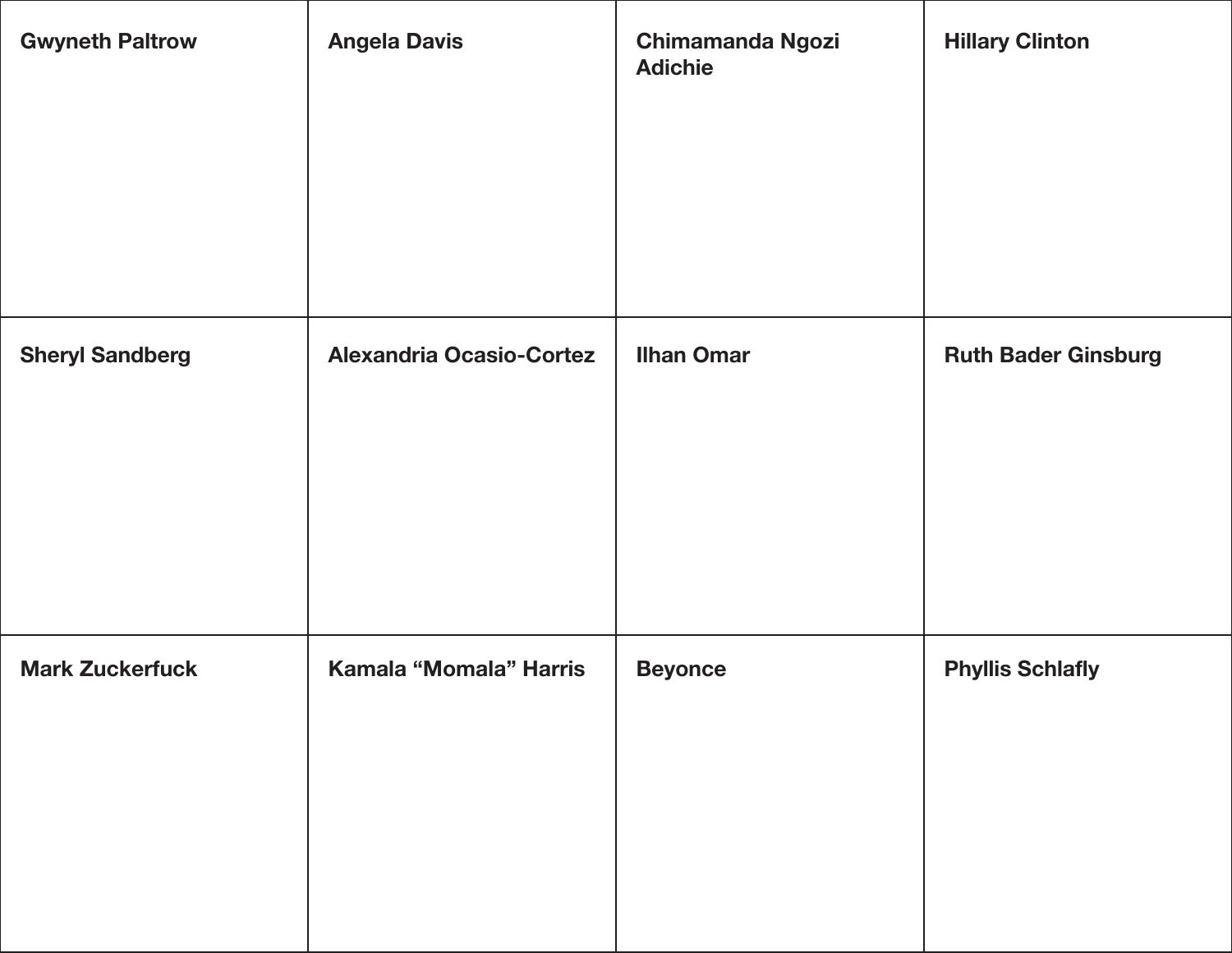| <b>Would-be First Husband</b><br><b>Bill Clinton</b> | <b>Jesus Christ</b>  | MotherI mean "person"<br><b>Mary</b> | <b>Ted Cruz</b>            |
|------------------------------------------------------|----------------------|--------------------------------------|----------------------------|
| <b>Joe Biden</b>                                     | <b>J.K. Rowling</b>  | <b>Activism</b>                      | <b>Watching The L-Word</b> |
| <b>A Bernie Sanders meme</b>                         | <b>Queer in form</b> | Organ surveillance                   | <b>Hacktivism</b>          |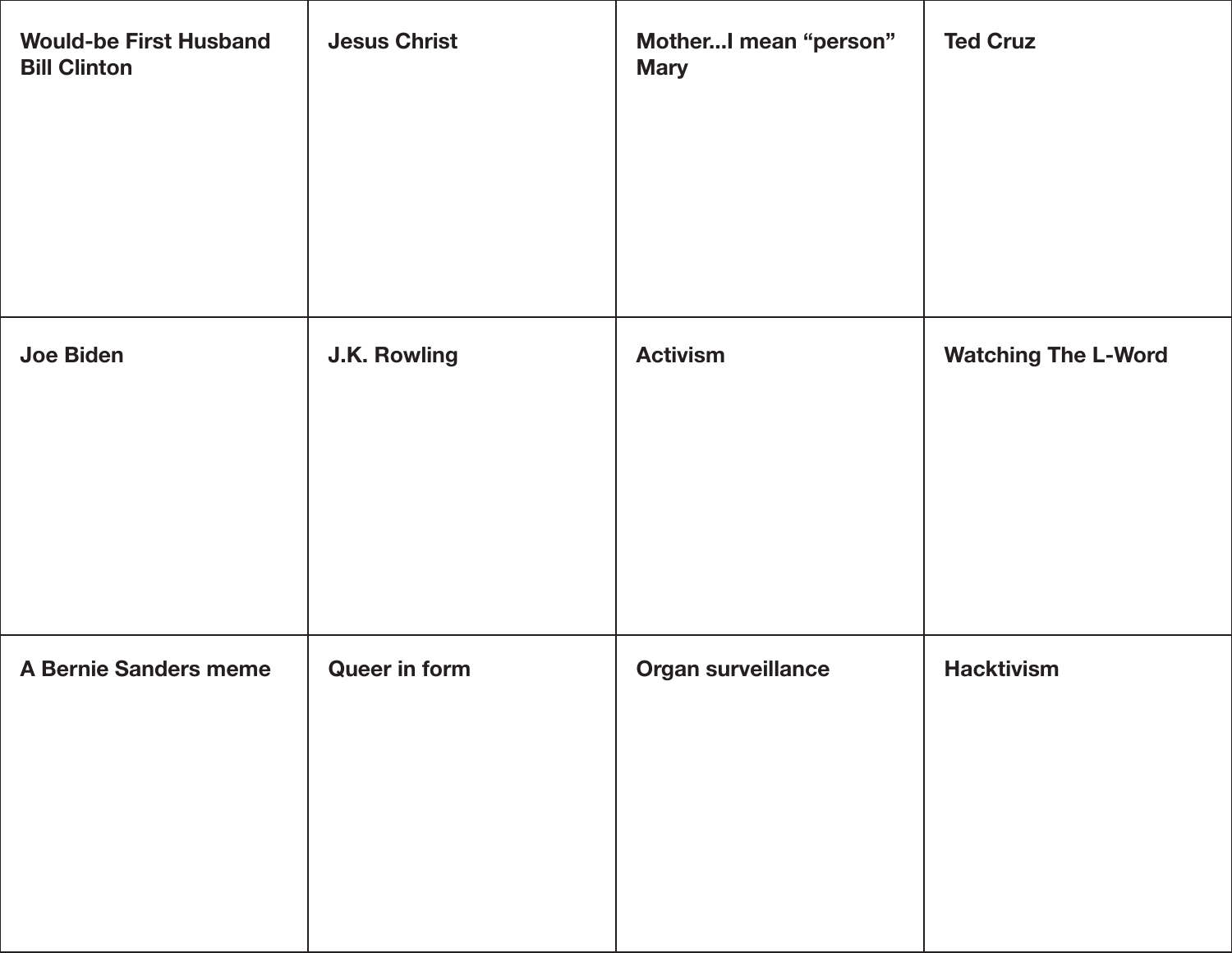| The best way to improve<br>the lives of trans people    | $\_$ : The topic of an $\_$<br>op-ed sure to make a<br>splash in The New York<br><b>Times</b> | <b>Today I had the</b><br>unavoidably gendered<br>experience of _________. | I am emailing the<br>playwright of the play I'm<br>directing to ask about                                   |
|---------------------------------------------------------|-----------------------------------------------------------------------------------------------|----------------------------------------------------------------------------|-------------------------------------------------------------------------------------------------------------|
| I want to have kids, but I<br>can't because ____.       | I don't want to have kids<br>because___________.                                              | I'm morally opposed to                                                     | is something that all<br>states except New York,<br>Louisiana, Michigan, and<br>Nebraska have in<br>common. |
| I went to a<br><b>because I</b><br>wanted to experience | <b>Queering</b><br>means<br>radically changing                                                | How will young LGBTQ+<br>people form families if<br>they are broke?        | I'm so mad at feminists<br>because $($ of $)$ $\_\_$ .                                                      |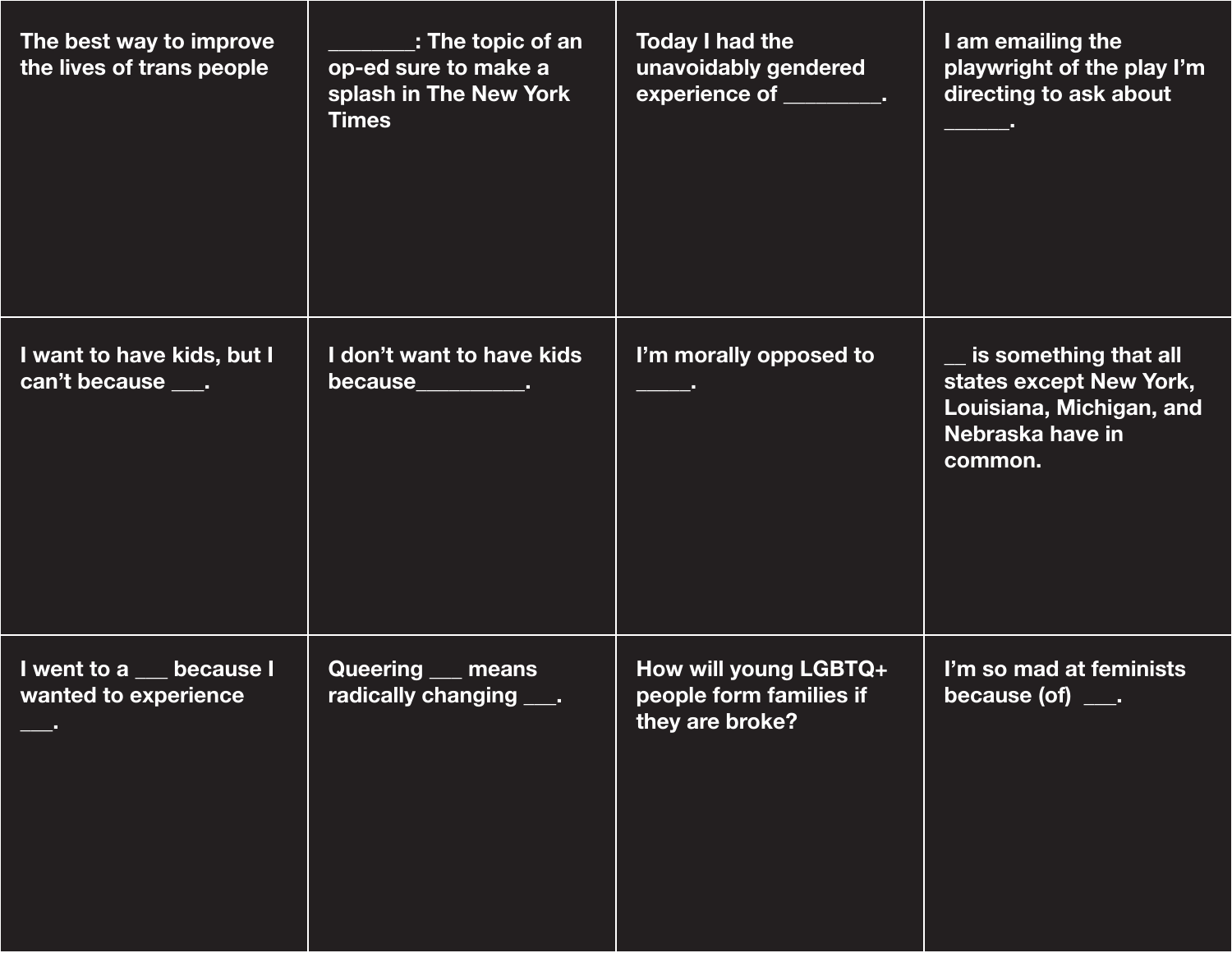| As ________, feminism<br>fails us.                        | You want more ___? Let's<br>phonebank with Planned<br><b>Parenthood!</b>              | <b>Trans-exclusionary</b><br>radical feminists (TERFs),<br>sex-worker-exlusionary<br>radical feminists<br>(SWERFs), and<br>-exclusionary radical<br>feminists. | <b>Crisis pregnancy centers</b><br>lied to me about _______.                |
|-----------------------------------------------------------|---------------------------------------------------------------------------------------|----------------------------------------------------------------------------------------------------------------------------------------------------------------|-----------------------------------------------------------------------------|
| $\_$ is a part of my ideal $\,$<br>queer feminist utopia. | $8 \overline{\hspace{1cm}}$ , guess I<br>really do have it all!                       | The only thing better than<br>the gift of life is _____!                                                                                                       | The only glass ceiling I'm<br>concerned with breaking<br><u>is ______</u> . |
| $\cdot$ : the ultimate girl<br>boss feminism.             | I am taking maternity<br>leave to show women<br>everywhere that _____ is<br>possible. | Taking time off to have a<br>baby? I want time off for                                                                                                         | As a working single<br>person, my job benefits<br>include _____.            |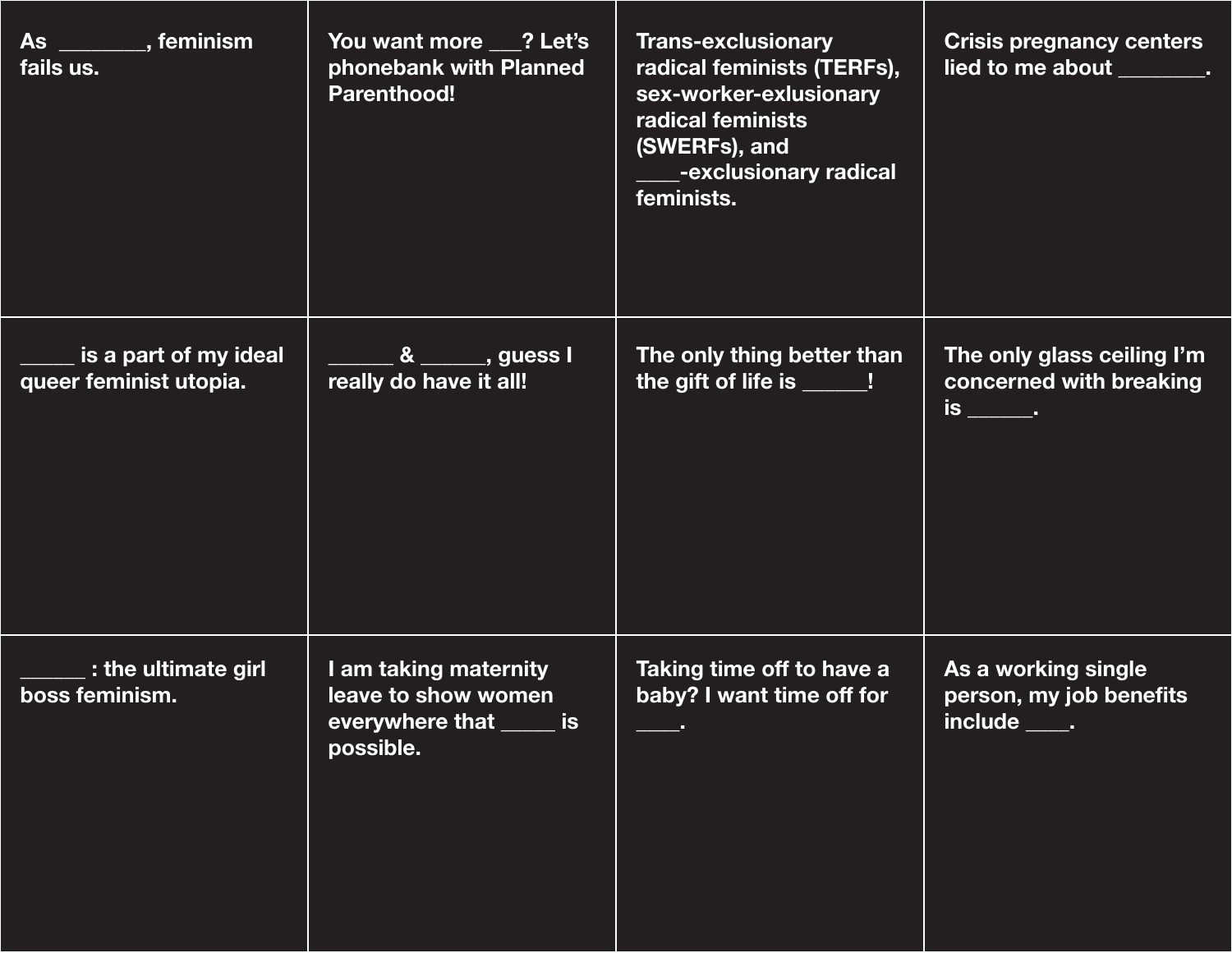| If Sheryl Sandberg can<br>take maternity leave,<br>then you can $try$ ___!       | Did you know that<br>working moms in<br>Denmark get guaranteed<br>for a year after<br>giving birth? | I'm a self-identified<br>_____, but I still haven't<br>told my parents.                                    | After _____________, I<br>decided it was time to                         |
|----------------------------------------------------------------------------------|-----------------------------------------------------------------------------------------------------|------------------------------------------------------------------------------------------------------------|--------------------------------------------------------------------------|
| No thoughts, just _____<br>and vibez.                                            | I always set aside time in<br>my day for $\_\_\_\_\_\_\_\_\$ .                                      | A perfect nuclear family<br>is incomplete without<br><u> 1989 - John Harry Barnett, fransk politiker (</u> | It wouldn't be a queer<br>reproductive justice<br>politic without _____. |
| <b>Actually, the preferred</b><br>term for that now is<br>. It's more inclusive. | The twitter bio of the<br>online reproductive<br>justice activist.                                  | A better slogan for<br><b>NARAL Pro-Choice</b><br><b>America would be</b><br>"Freedom<br>"<br>for $_{-}$   | The #1 enemy of abortion<br>rights activists.                            |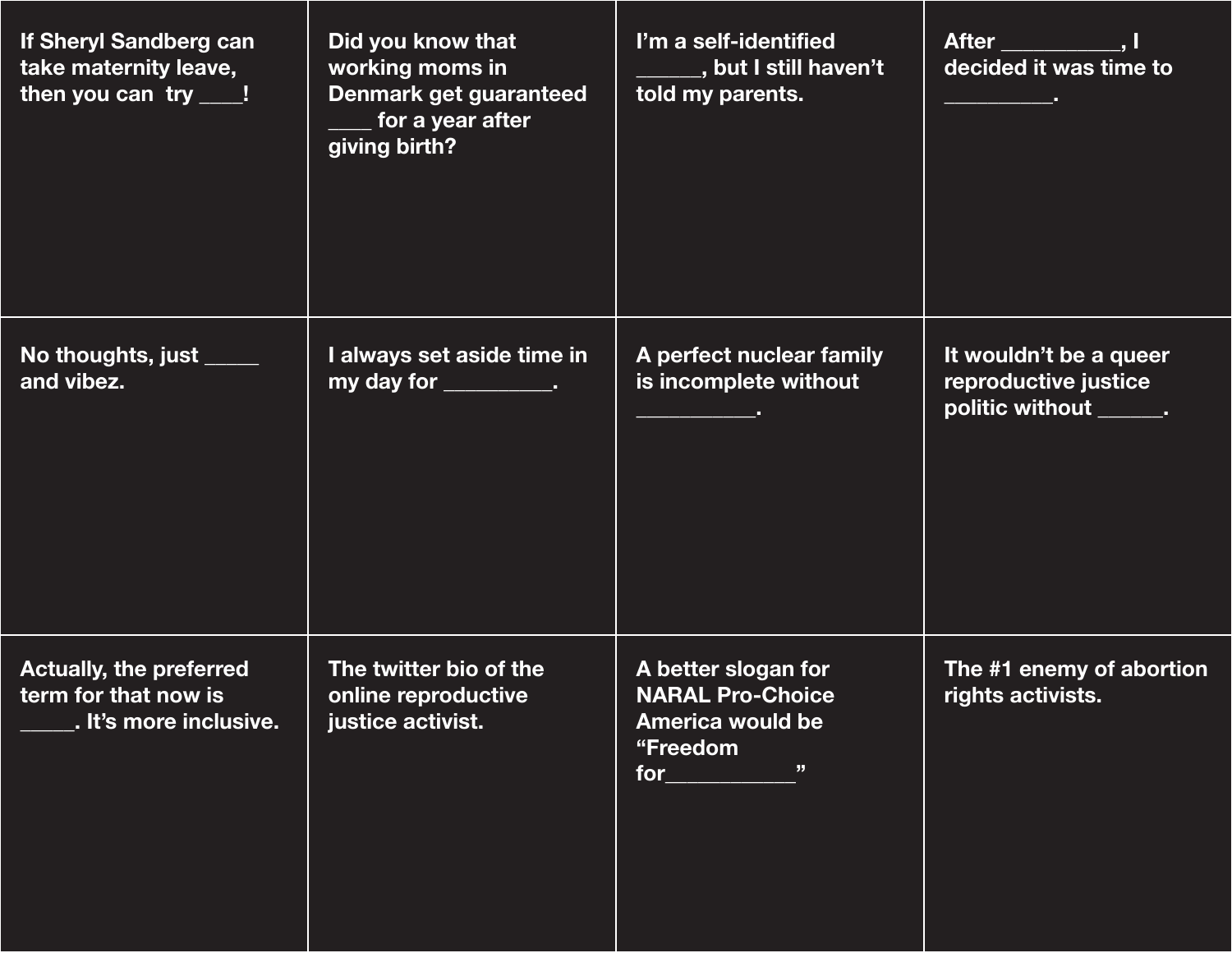| <b>Reproductive justice</b><br>movements invoke<br><b>LGBTQ people in order to</b><br><u> 1989 - Johann Barn, amerikansk politik</u> | The answer to "the<br>woman question" is<br><u> 1989 - Johann Barn, fransk politik (</u>                                                       | The discursive shift from<br>__________ to<br><u> 1989 - Johann Barn, mars e</u> | My partner and I are<br>naming our child     |
|--------------------------------------------------------------------------------------------------------------------------------------|------------------------------------------------------------------------------------------------------------------------------------------------|----------------------------------------------------------------------------------|----------------------------------------------|
| and other markers of<br>progress.                                                                                                    | "How do we meaningfully<br>integrate the<br>perspectives and issues<br>faced by gender<br>non-conforming and<br>trans folks into our<br>work?" | What is lost in the<br>discursive shift?                                         | The queer potential of                       |
| <b>Dads taking parental</b><br>leave to<br>$\sim 100$                                                                                | An Instagram infographic<br>about<br><b>Contract</b>                                                                                           | as gender<br>transgression                                                       | What could possibly be<br>more pro-life than |